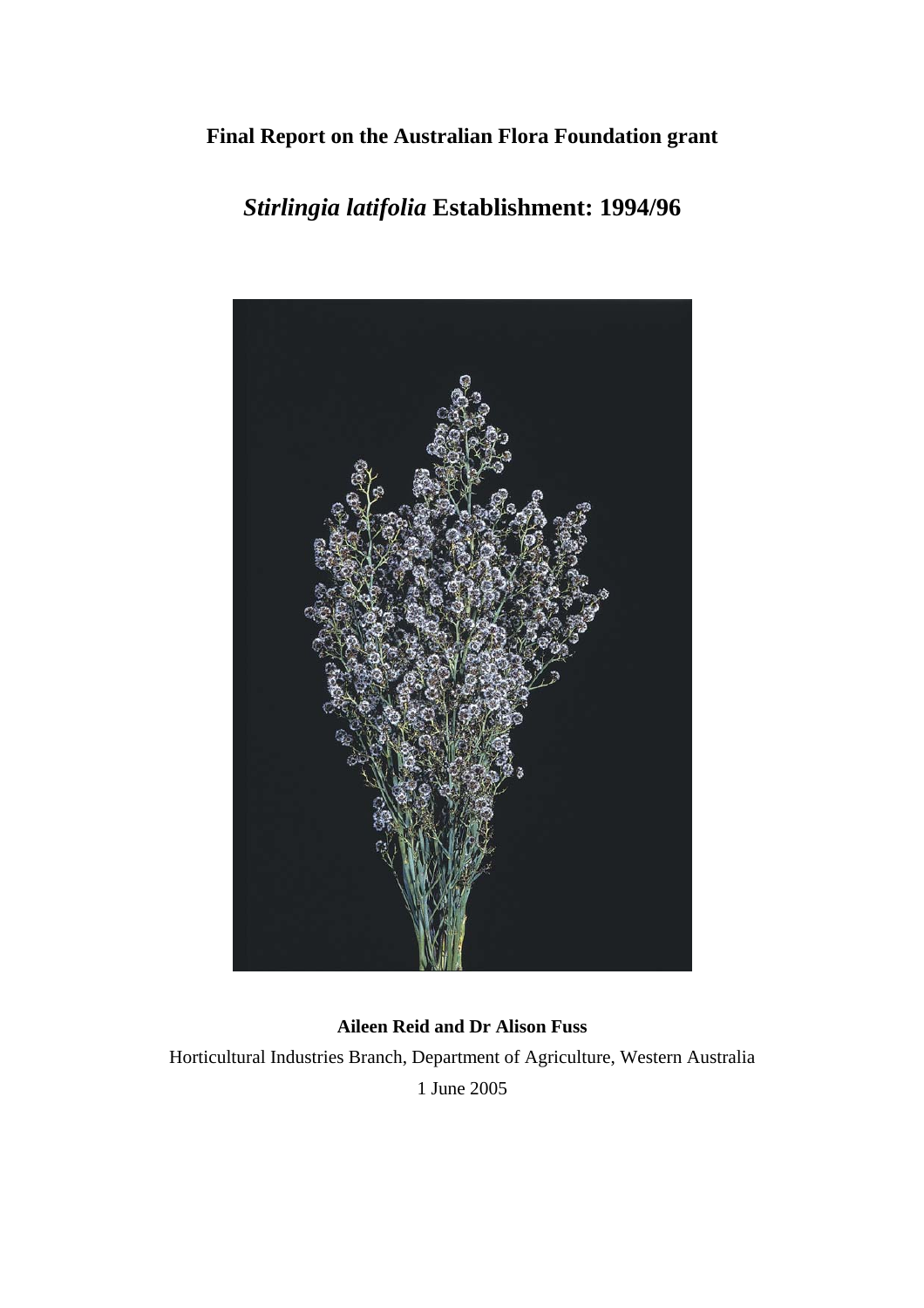## **Final Report on the Australian Flora Foundation grant:** *Stirlingia latifolia* **establishment 1994/96**

Aileen Reid and Dr Alison Fuss, Horticultural Industries Branch, Department of Agriculture, Western. Australia

## **Summary**

*Stirlingia latifolia* is one of the most important crops currently bushpicked for export yet the horticulture and biology of this crop is still poorly understood. Knowledge of the flowering biology of *S. latifolia* helps us understand why so few ''bobbles'' are produced in relation to the apparently large number of flowers. Studies of growth and flowering have shown how important fire is in regeneration of this species, but pruning and clipping trials have failed to duplicate this response. In pot trials, *S. latifolia* responds to applications of nitrogen, potassium and phosphorus and it is likely that a significant part of the growth response following fire is due to a renewed supply of nutrients.

For propagation the best cutting material is from new sprouting material of *Stirlingia latifolia* following a fire or perhaps other disturbance. Or better still use *in vitro* shoots, preferably unrooted as the number of roots per propagule following auxin treatment appears to be superior to *in vitro* rooted shoots and much better than conventional cuttings. Clonal differences may have a bearing on success with this species and further testing on different populations of *Stirlingia latifolia* would be advisable before commitment to procedures followed in this study.

Much of the research conducted to date and reported here has focussed on *S. latifolia* as a member of the Proteaceae and also as a typical resprouter. The implications of these findings are discussed in the context of *S. latifolia* as a potential row crop and quality export floral product.

## **Introduction**

Two aspects of *Stirlingia* establishment were examined, firstly field production, and secondly propagation.

## **A. Field Production**

The following paper is presented as a report on this section of the project, but also includes recent work on *Stirlingia* by other researchers, as well as that carried out under the auspices of the AFF funded project.

*Reid, A.F.<sup>1</sup> , Bowen B. J.2 , Fuss, A. M.3,4, Lamont B. B.5 , Markey, A.<sup>6</sup> , Ladd, P. G.<sup>7</sup> , and Pate J. S..<sup>8</sup>*

<sup>1</sup> Plant Research and Development Services, Agriculture WA, 3 Baron-Hay Court South Perth, 6151

 $2$  Lecturer, School of Biological and Environmental Sciences, Murdoch University, Murdoch, 6150

3 Horticultural Consultant, 54 Phillip St, Toowoomba, 4350

4 Formerly Research officer, Agriculture WA, 3 Baron-Hay Court, South Perth, 6151

<sup>5</sup> Associate Professor, School of Environmental Biology, Curtin University, Hayman Rd, Como, 6152

<sup>6</sup> Research Associate, School of Environmental Biology, Curtin University, Hayman Rd, Como, 6152

<sup>7</sup> Senior Lecturer, School of Biological and Environmental Sciences, Murdoch University, Murdoch, 6150

8 Professor, Department of Botany, The University of Western Australia, Nedlands, 6009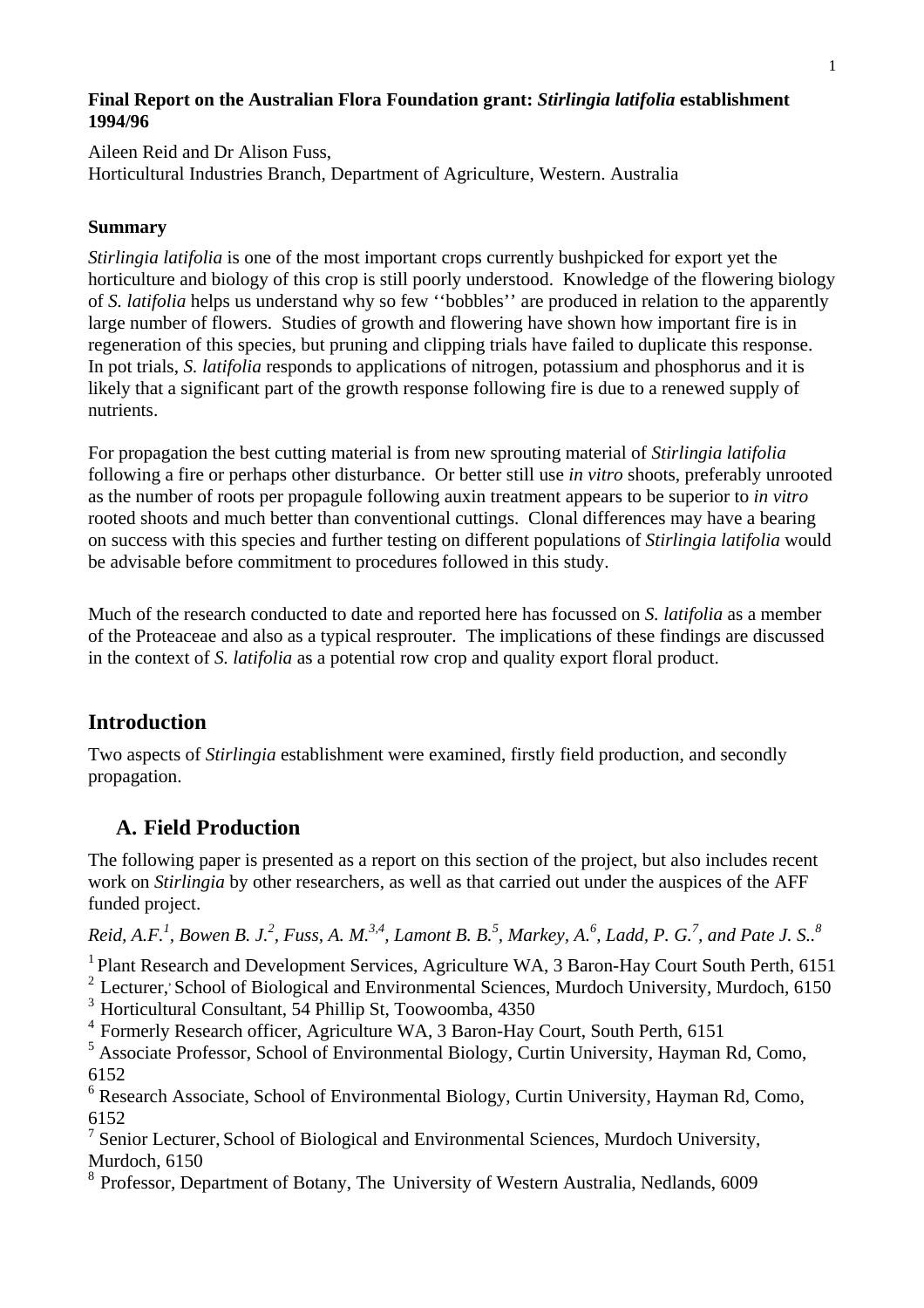### **Introduction**

*Stirlingia latifolia* is one of the most important crops currently bushpicked for export (Burgman and Hopper, 1982) with in excess of 2.9 million stems with a value of about \$348,000 picked each year. While the species is relatively abundant in its natural situation, urban encroachment is steadily reducing the extent of its habitat. Thus, there has been increasing interest in cultivating this crop in the same manner as banksias and waxflower. Germination from seed is generally poor and vegetative propagation difficult. Tissue culture has become the usual method of propagation.



Several researchers have studied *S. latifolia* in the context of its family the Proteaceae and also as a typical resprouter. Although this work is largely biological or ecological in its nature, it provides us with a deeper understanding of the responses of the crop in cultivation and helps indicate future avenues for research. For example, many growers do not realise that inflorescences of *S. latifolia* contain both bisexual heads with hermaphroditic and male flowers, and male only flower heads. Only the bisexual heads are able to produce the characteristic ''bobbles'' (technically fruits) that constitute the 'inflorescence' of the final product. Because of this lack of understanding it has been wrongly thought that flower abortion is a major problem in the crop.

The criteria for determining stem quality (Table 1) in *S. latifolia* do however, have some specific requirements in terms of bobble positioning and unfortunately, since they are on the periphery of the inflorescence, are more prone to desiccation by winds and frost damage and thus do regularly abscise. In cultivation, this problem could be solved with the use of windbreaks.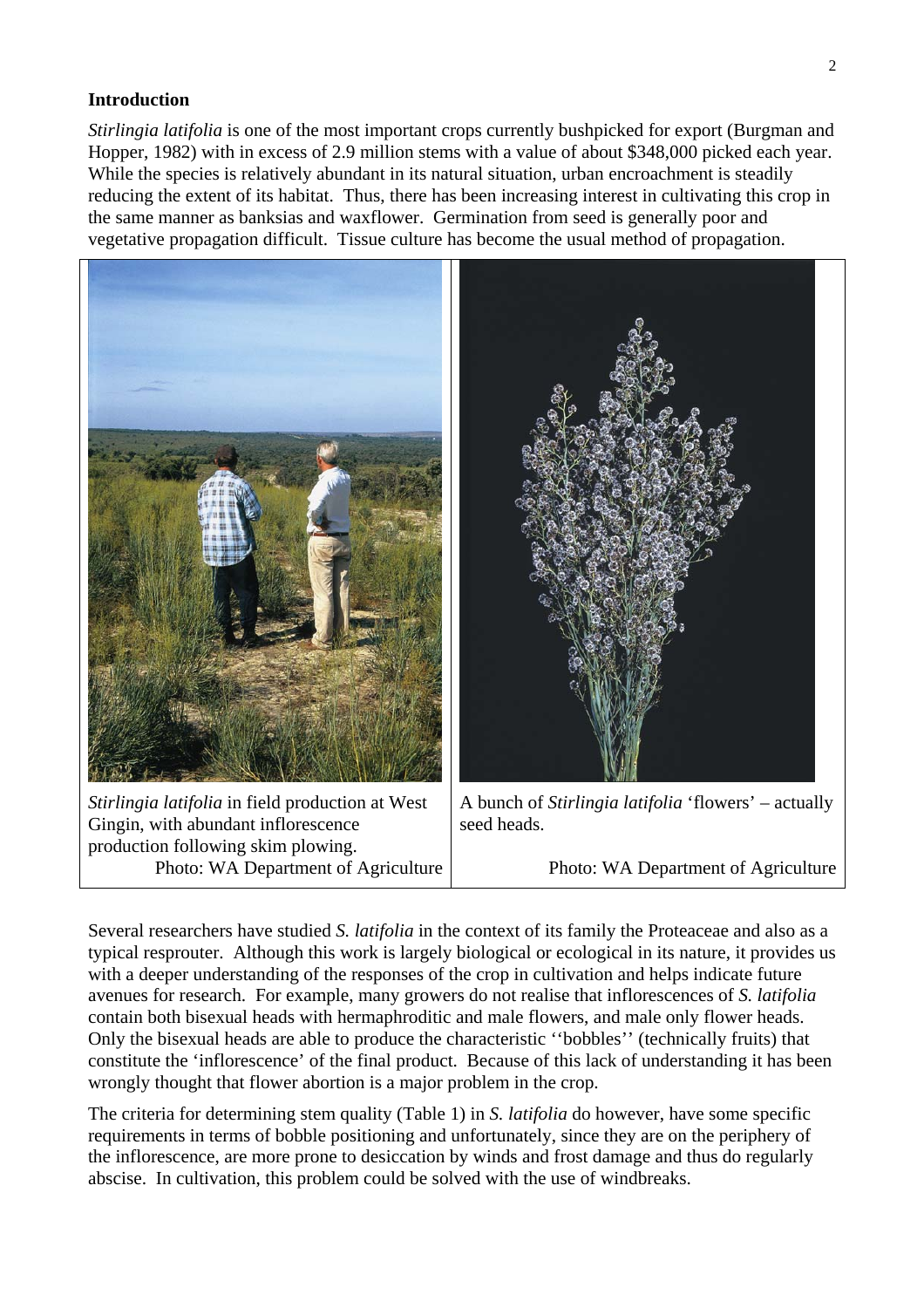This report brings together most of the research carried out on *S. latifolia* so far, and shows the implications of this work for potential row cropping situations.

### **Table 1. Criteria for** *Stirlingia latifolia* **stem quality**

- 1. The stem must be picked when the 'bobbles' are silvery, ie fully mature. If the stems are picked too early, dye is not taken up and the ovaries are still visible as black dots in the centre of the bobble.
- 2. 'Bobbles' must be present on all key terminal positions, ie the presence of these determines the inflorescence shape.
- 3. There must be a good number of 'bobbles' and these must be distributed evenly so they are visible individually.
- 4. Branch angles should not be too wide.
- 5. Stems should be  $> 60$  cm and not too thick relative to the length.
- 6. 'Bobbles' must be full, ie at least 6 fruits should be present otherwise the clusters are too small or lopsided.

### **Flowering biology of** *Stirlingia*

*S. latifolia* is an andromonoecious species, that is, it has separate male and bisexual flowers on the same plant. The inflorescence is an open panicle of clusters comprising mixed groups of male and hermaphroditic flowers, usually towards the ends of the inflorescence branches, and male clusters, generally lower down the branches.



Effect of poor seed set on *Stirlingia* bunches. Photo: WA Department of Agriculture

Flowers are relatively simple with a single perianth, the lobes of which reflex at anthesis to reveal the upright anthers coherent around the style below the stigma in hermaphroditic flowers. The anthers subsequently, either spontaneously, or after manipulation, spring outwards, projecting pollen above the flower. The gynoecium has a single ovule. Nectaries are absent. Almost all hermaphroditic flowers produce fruits. However, the overall seed set (especially when male flowers are included) is very low, often only two to three percent (Bowen, 1991; Ladd and Wooller, 1996).

*S. latifolia* is wind pollinated and, although feral honeybees actively forage pollen from this species, this affects neither pollen deposition nor seed set. Over a two hour period more than 100 feral bees were observed to visit *S. latifolia* flowers during full flowering compared with only four to nine native insects. Experiments conducted to compare pollination of *S. latifolia* in insect free enclosures with that in the open field showed no significant differences in pollination rates. Over 95% of plants in both areas contained pollen tubes. Thus, despite high rates of insect visitation, the evidence strongly suggests that *S. latifolia* is wind pollinated (Ladd and Wooller, 1996).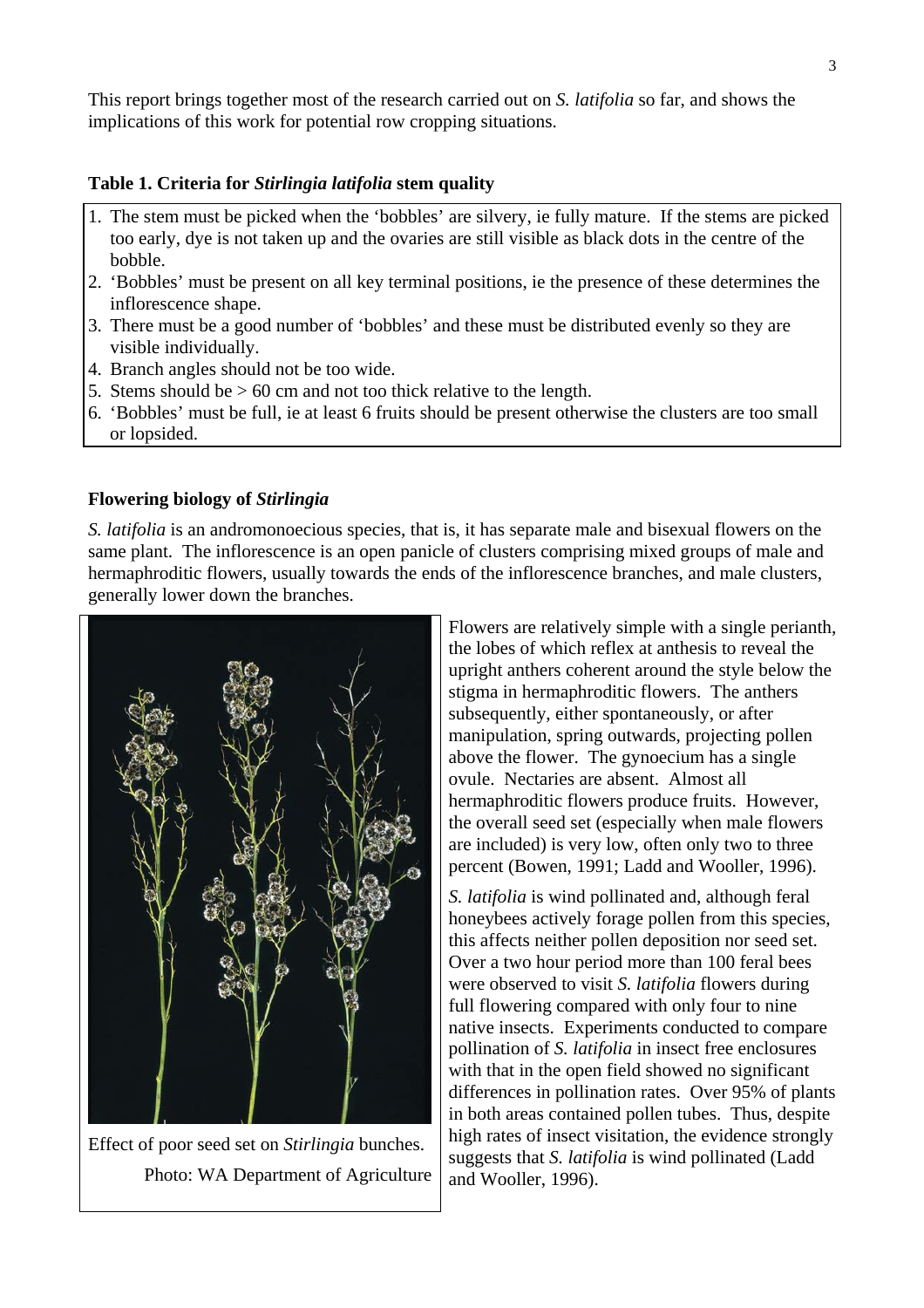A comparison of panicles on plants at a range of locations with a range of histories of disturbance shows an interesting pattern. While the proportion of bisexual clusters remains relatively constant, as the history of disturbance becomes more severe and more recent, total numbers of bisexual clusters increase dramatically. Plants that had not been burnt for 30 years have an average number of 132 flower clusters per panicle, 22 of those being bisexual clusters. By comparison, much smaller plants disturbed by bulldozer raking 18 months previously, averaged 517 clusters of which 86 were mixed clusters - that is four times as many (Figure 1). From a commercial point of view, the latter are eminently more marketable.



**Figure 1. The relationship between the number of mixed clusters and total number of clusters for** *S. latifolia* **panicles from a range of sites.** 

#### **Seed germination and early growth**

As with many species of southwestern Australia, natural populations of *S. latifolia* rely on fire for germination of new individuals (Bell *et al*., 1993). Post-fire conditions provide a favourable environment for young seedlings in terms of reduced competition and increased availability of nutrients in the soil (Stock and Lewis 1986; Lamont *et al*., 1993). Germination of *S. latifolia* seeds takes place during late winter/early spring following a summer or autumn burn. However, viable seed production in this species tends to be extremely low. In one study only three percent of seeds sampled from one population were found to carry healthy embryos and a count of new seedlings to adult plants 12 months post-fire revealed only 0.25 to 0.5 recruits per parent plant (Bowen, 1991).

Shoot growth of *S. latifolia* following germination is slow with most of the growth occurring in the spring and summer (August to February) (Bowen, 1991). Under natural conditions, an individual will be on average only 6 cm tall (stem length only) and weigh approximately 2 grams (dry weight) by the time it has reached three years of age (Bowen, 1991). This slow shoot growth can be viewed as the result of a high deployment of resources to the roots, resulting in a low shoot: root ratio of approximately one in both juveniles and adults (Bowen and Pate, 1993). There are two major reasons for this pattern of resource allocation. The first is due to the fact that a significant quantity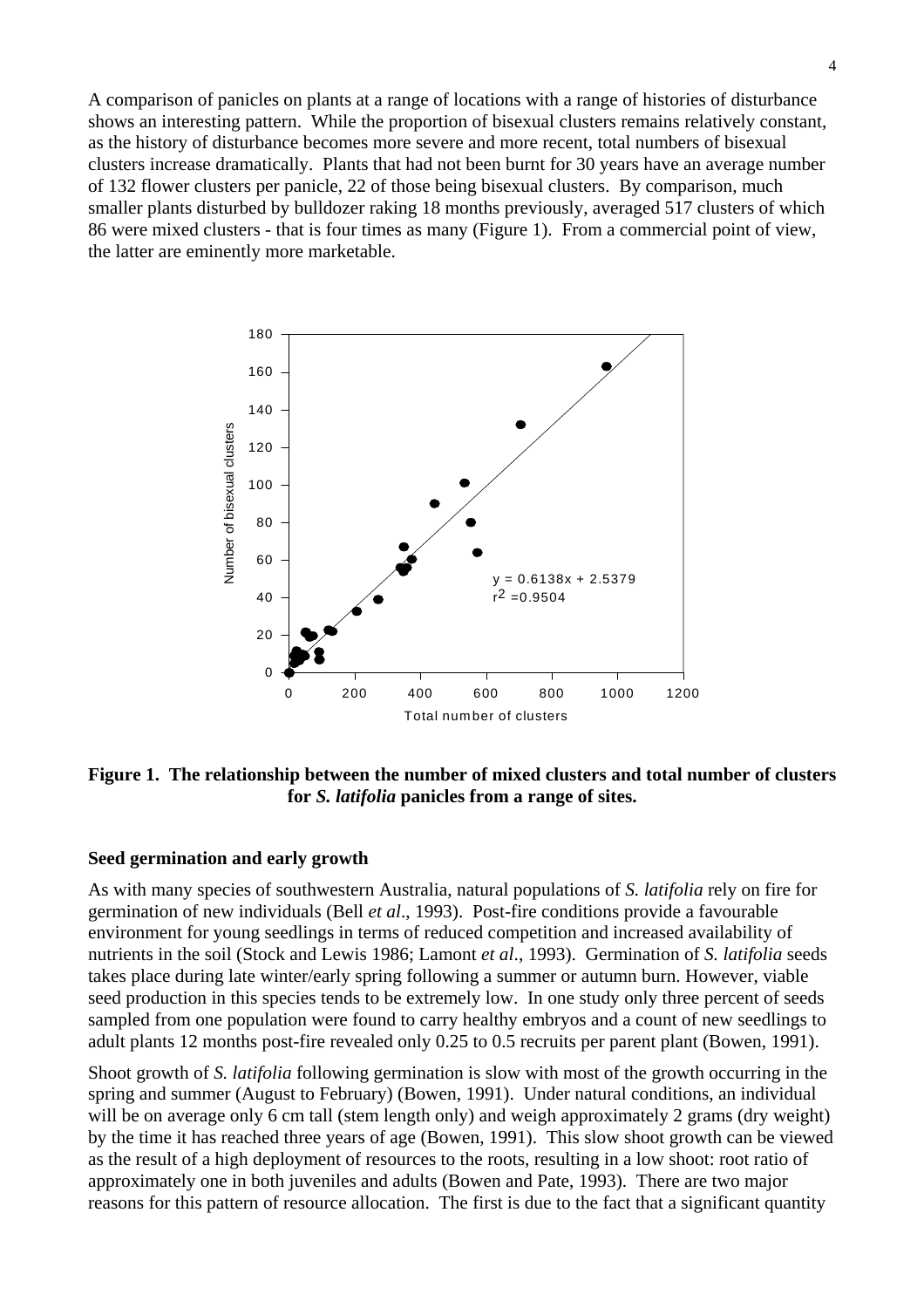of energy is directed towards the extension of a main tap root towards the water table. The onset of the dry summer months, about six months after germination, poses a real threat to young seedlings over 90% of which fail to survive the first season (Pate, unpublished data) and a priority exists to locate a reliable long term source of water as quickly as possible (Bowen and Pate, 1991). Indeed, the roots of *S. latifolia* may reach the water table within the first year of its life (Bowen, 1991), enabling it to tap the ground water supply and persist independently of rainfall (Dodd *et al*., 1984).

Secondly, and possibly more expensive in terms of shoot growth, *S. latifolia* diverts significant amounts of photosynthates from its shoots to starch storage in its roots. The root surface is covered with small closely-spaced spherical outgrowths (tubercles) which together comprise a 'secondary cortex' on all but the finest roots. These cortical swellings are established within the first few years of growth and consist of highly vacuolate storage parenchyma which contains large quantities of starch (Pate et al., 1990; Bowen and Pate 1993). It has been demonstrated that these starch reserves play a vital role in providing an energy source for the initiation and growth of emergent shoots following defoliation such as in the event of fire (Bowen and Pate, 1993), allowing this species to be an extremely successful resprouter (Bell *et al*., 1984).

### **Response to fire**

Evidence indicates that *S. latifolia* relies to some extent on fire for flowering, to initiate seed germination, and also for the general revitalisation of plant growth following a relatively long firefree period. The shoots are completely destroyed by fire and the plant regenerates rapidly by producing numerous shoots at or below the soil surface from its lignotuber. Reserves of starch in the root and lignotuber are utilised during such recovery and it has been shown that, in the initial 2- 5 month period after fire, levels of stored starch fall by 50-75 % (Bowen and Pate, 1993). Once new shoots have been established, starch reserves are gradually replenished, although pre-fire levels of root starch are not achieved until inflorescence growth has been completed and flowering has taken place 1.5-2 years after the fire. In essence then, the complete recovery process of *S. latifolia* takes only two years, a major factor in the ability of the species to survive and, in many situations, become dominant in the understorey of very frequently burnt woodland (Bowen and Pate, 1993).

| <b>Sit</b><br>e<br>N <sub>0</sub> | <b>Location and fire history</b>    | <b>Panicl</b><br>e<br>weight<br>(g) | Vegetati<br>ve<br>weight<br>$\left( \mathbf{g}\right)$ | <b>Stem</b><br>length<br>$(cm)$ | No.<br>bisexu<br>al<br>cluster | No.<br>flowering<br>stems/pla<br>nt |
|-----------------------------------|-------------------------------------|-------------------------------------|--------------------------------------------------------|---------------------------------|--------------------------------|-------------------------------------|
| $\mathbf{1}$                      | Regans Ford, not burnt for 30       | 2.3                                 | 6.9                                                    | 53.3                            | S<br>6.7                       | 1.0                                 |
|                                   | years                               |                                     |                                                        |                                 |                                |                                     |
| $\overline{2}$                    | Regans Ford, burnt Jan 1993         | 12.4                                | 24.5                                                   | 102.8                           | 60.9                           | 14.5                                |
| 3                                 | Mt Adams, burnt 1971                | 1.7                                 | 3.5                                                    | 45.4                            | 8.9                            | 0.4                                 |
| $\overline{4}$                    | Mt Adams, burnt 1985 and Jan        | 5.7                                 | 13.6                                                   | 74.7                            | 33.0                           | 31.3                                |
|                                   | 1993                                |                                     |                                                        |                                 |                                |                                     |
| 5                                 | Mt Adams burnt 1971 and Jan<br>1993 | 7.5                                 | 16.8                                                   | 83.8                            | 39.5                           | 28.3                                |

**Table 2. Mean flowering data for** *S. latifolia* **in September 1994 from sites with different burning histories (Lamont and associates, unpublished data).** 

Seedlings of *S. latifolia* can recover from fire as young as one to two years of age. However, postfire flowering does not take place until the plant has reached reproductive maturity (possibly up to 10 years of age) (Bowen, 1991). Flowering in *S. latifolia* is an event strongly triggered by fire with little flower production between fires (George, 1984). Initiation of the inflorescence takes place in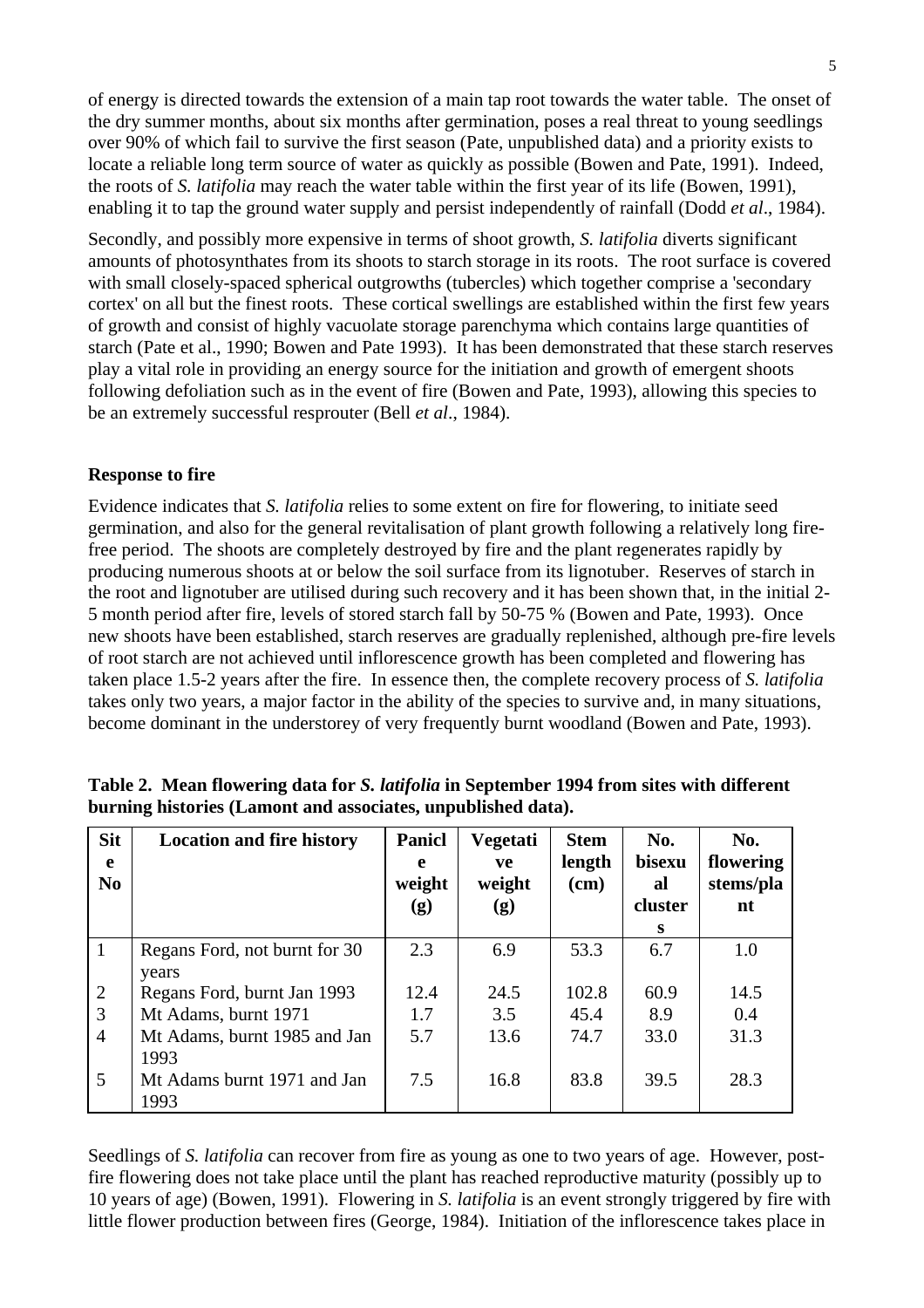the first post-fire growing season and flowers open the following spring about 18 months after a summer burn and 12 months after a spring burn (Bowen and Pate, 1993). For example a comparison of inflorescence production in populations of *S. latifolia* with variable fire histories by Lamont and associates (unpublished data) showed a marked contrast between the number of inflorescences produced 18 months after a summer burn (sites 2, 4, and 5; Table 2) compared with plants that had not been burnt for a number of years (sites 1 and 3; Table 2). Stems of marketable quality could only be harvested from the recently burnt sites while inflorescences produced in sites 1 and 3 (23 and 30 years post-fire) were grossly inferior in terms of both yield and quality (Table 2).

In addition, the time of year in which the plants are burnt appears to influence the intensity of production of resprouting shoots and the proportion of these shoots which bear an inflorescence. Bowen (1991) studied four populations of *S. latifolia*, two burnt earlier in the year (summer/autumn) and two burnt later in the year (spring) and found that individuals burnt in summer or autumn resprouted on average 6-7 shoots from their lignotuber, of which 90% bore inflorescences. In comparison, those burnt in spring produced 4.6 shoots per plant of which only 40-60% bore inflorescences. The compounding effect of these differences resulted in striking differences in the total number of inflorescences produced. For example, of 800 plants of all ages scored in each population, those recovering after summer and autumn burns produced between 5000 and 5800 inflorescence bearing shoots the next flowering season, compared with between 1500 and 2500 for those burnt in spring. Furthermore, plants burnt earlier in the year produced significantly longer inflorescence-bearing shoots than did those burnt later in the year and thus represented a larger proportion of the total shoot biomass. A reasonable explanation for such differences in flowering output is the length of recovery period and thus the availability of resources for inflorescence production. Plants burnt in summer have a complete year of vegetative growth before initiating inflorescences, whereas those burnt in spring have only five months of vegetative growth before commencement of reproduction (Bowen and Pate, 1993).

Once the rapid phases of vegetative and reproductive growth have taken place, *S. latifolia* produces little additional shoot material in the remaining interval between fires and rarely flowers again before the next fire. An example of this can be seen by comparing the low vegetative weight of plants which have not been burnt for many years compared with plants burnt 18 months before weight measurements (Lamont and associates, 1996; Table 2; Bowen and Pate, 1993). Dead remains of reproductive shoots and leaves falling from the plant in the interval between fires builds up to form a skirt of litter around the base of the plant. This dead plant material is likely to provide an ideal substrate for the complete combustion of the any living shoot material in the event of fire, thus encouraging stimulation of the recovery process.

An interesting aspect of the recovery of the species to fire is that ecotypes of certain habitats (eg Yanchep), are single top rooted and non-suckering, and recruit largely, if not exclusively, from seed. Other ecotypes, (eg several populations in Kings Park) form clonal populations over a wide area by root suckering from their extensive roots. Recruitment from seed has not been observed in such clones (Pate, unpublished data).

The development of effective propagation methods for *S. latifolia* may therefore depend on the utilisation of material from the appropriate ecotype.

## **Response to mechanical manipulation**

Reid and Fuss (unpublished data) studied the effect of various mechanical management techniques on *S. latifolia* on a private property at Gingin in an area which had regrowth following an attempt to clear the land for agricultural production. Three management techniques were trialled in 1993 (Table 3). In one paddock one area (Area 'A'), was both bulldozer raked and then skim ploughed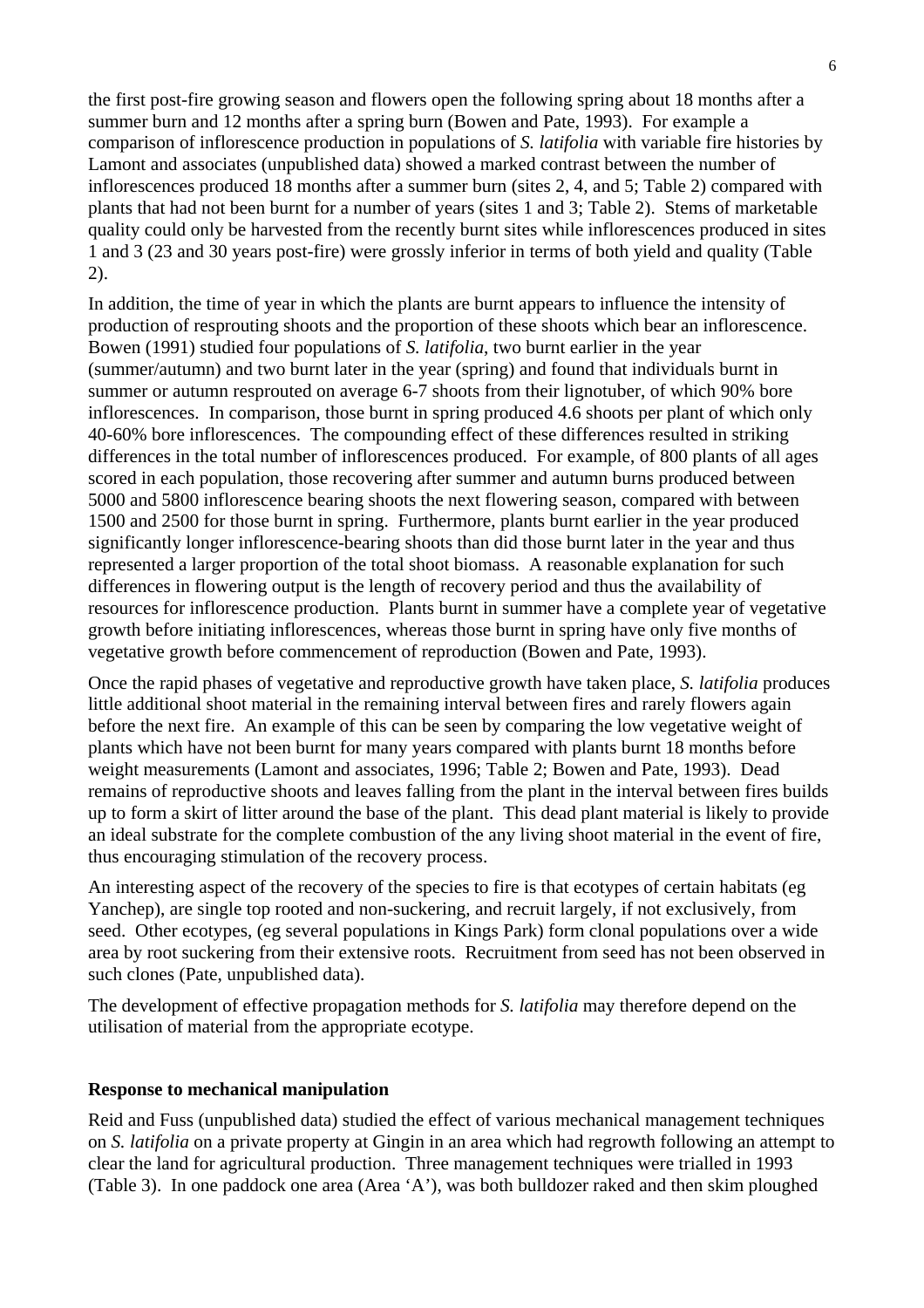whereas a second area (denoted 'B'), was only bulldozer raked. An adjacent paddock (area 'C') was not heavily wooded and was only skim ploughed in 1993.

| June 1990         | Virgin banksia bushland was bulldozed and chained.                            |
|-------------------|-------------------------------------------------------------------------------|
| August 1990       | Burnt.                                                                        |
| September/October | S. <i>latifolia</i> harvested for the first time.                             |
| 1991              |                                                                               |
| October 1992      | S. <i>latifolia</i> flowered again, but not harvested because of insufficient |
|                   | stems.                                                                        |
| April 1993        | Some areas bulldozer raked, some skim ploughed and other                      |
|                   | combinations of the two. Attempted burn unsuccessful because of               |
|                   | insufficient fuel.                                                            |
| November 1993     | Regeneration after raking and ploughing obvious.                              |
| May 1994          | Flowering stems budding up.                                                   |

**Table 3. Timing of management techniques used on the Gingin property.** 

Peak production of flowering stems occurred in 1994 (Table 4). Surprisingly, there was no significant difference in the number of marketable stems per plant from areas A, B or C. In the following year, stem production dropped significantly in all areas by an average of 96.9%. This response was similar to that following fire disturbance noted by Lamont and associates above.

**Table 4. Total numbers of flowering stems from plots with three different histories of disturbance.** 

| <b>Plot</b> |       | Number of flowering stems per 10 m x 10<br>m plot | Number of flowering stems in<br>1995 as a percentage of previous |  |  |
|-------------|-------|---------------------------------------------------|------------------------------------------------------------------|--|--|
|             |       | (mean of 3 replicate plots)                       | vear                                                             |  |  |
|             | 1994  | 1995                                              |                                                                  |  |  |
| A           | 376.7 | 10.3                                              | 2.8                                                              |  |  |
| B           | 183.3 | 5.3                                               | 3.0                                                              |  |  |
|             | 187 7 |                                                   |                                                                  |  |  |

Stem quality also declined over the two years of observation (Table 5). The highest proportion of marketable stems was harvested in 1994 for area C and was significantly different to area A but not area B.

In both years, stem lengths from treatment C were significantly shorter than those from the other two treatments (1994,  $p<0.001$  and 1995,  $p<0.05$ ) (Table 5.). There was no difference in stem diameter, bloom length, or number of clusters for either 1994 or 1995. Bloom width for area B was significantly greater than that for areas A and C in 1995.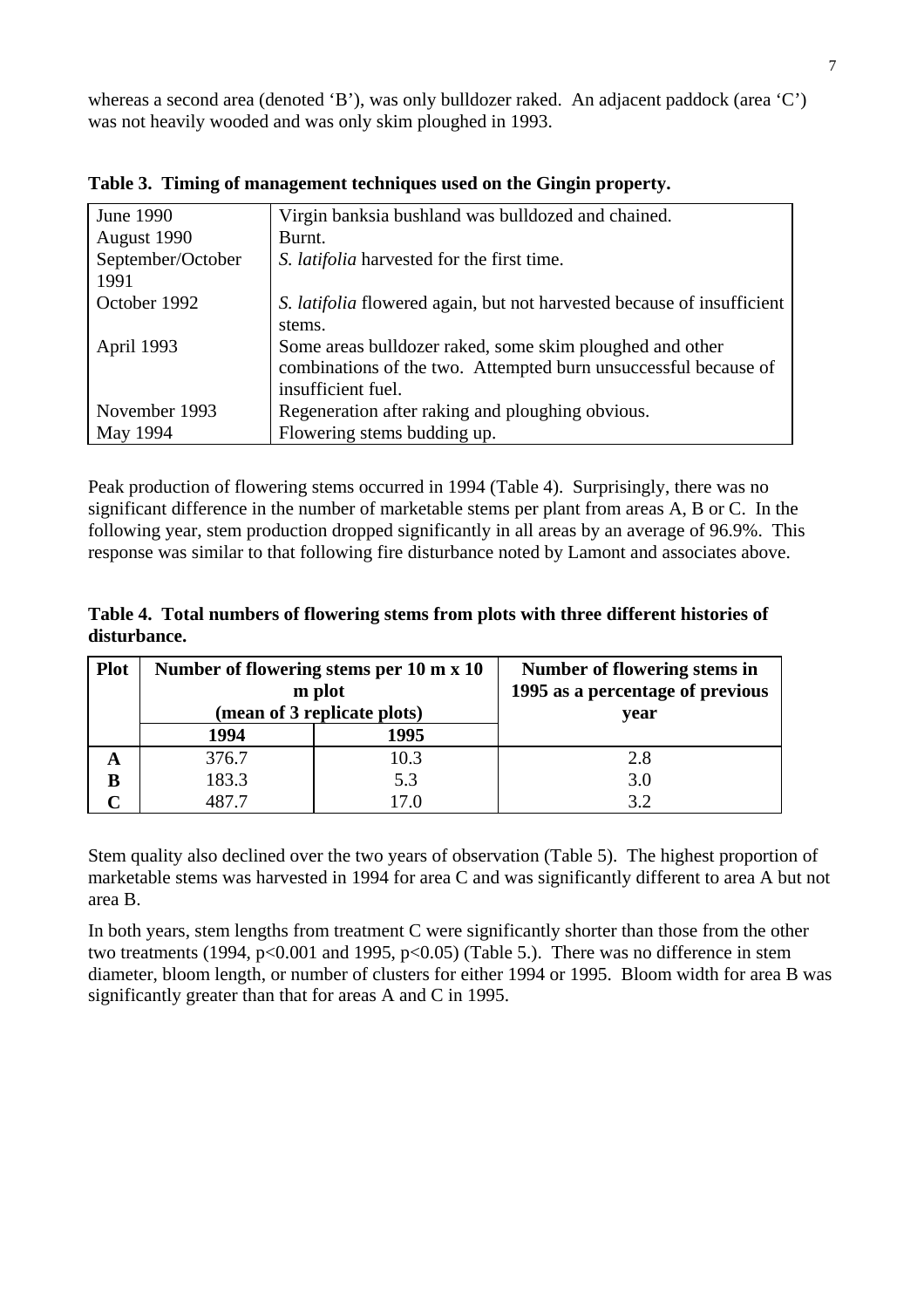| <b>Plot</b> | Year | <b>Stem</b><br>length<br>(cm) | <b>Stem</b><br>diameter<br>(mm) | Inflorescen<br>ce length<br>$(cm)$ | <b>Inflorescen</b><br><b>ce</b><br>width | No. of<br>heads | $\frac{0}{0}$<br>marketable |
|-------------|------|-------------------------------|---------------------------------|------------------------------------|------------------------------------------|-----------------|-----------------------------|
|             |      |                               |                                 |                                    | $(cm)$                                   |                 |                             |
| A           | 1994 | 67.3                          | 5.00                            | 32.2                               | 9.7                                      | 36.3            | 9.6                         |
|             | 1995 | 56.5                          | 5.2                             | 22.5                               | 8.1                                      | 38.8            | 3.8                         |
|             |      |                               |                                 |                                    |                                          |                 |                             |
| B           | 1994 | 69.6                          | 5.2                             | 30.7                               | 10.0                                     | 37.9            | 15.1                        |
|             | 1995 | 62.6                          | 5.7                             | 26.1                               | 10.9                                     | 48.7            | 16.7                        |
|             |      |                               |                                 |                                    |                                          |                 |                             |
| C           | 1994 | 62.0                          | 5.2                             | 30.0                               | 9.6                                      | 35.4            | 20.6                        |
|             | 1995 | 49.6                          | 4.8                             | 18.5                               | 9.6                                      | 41.8            | 2.8                         |

**Table 5. Summary of characteristics of flowering stems harvested from sites at Gingin with three different histories of disturbance over two consecutive years.** 

The major cause of rejection of inflorescences by pickers or exporters was deficiencies in cluster numbers or their positioning in both years (up to 53% in area A) of the study. Area C had a significantly lower rejection rate from cluster deficiencies. There was no significant difference in the rate of rejection from length (ie stems <60 cm) or clusters in combination with length.

Thus despite the production of up to 49,000 stems valued at \$5,852 per hectare being present, up to \$4,646 (79%) per hectare was lost due to rejection. If the development of new agronomic and/or management techniques could overcome this and the accompanying problem of production decline as is demonstrated in 1995 the potential gain is in the order of over \$9,000 per hectare over two years.

## **Response to cultivation**

## *Establishment*

In stark contrast to the extremely slow rate of growth from seed in its natural situation (Bowen, 1991), tissue cultured *S. latifolia* plants are capable of reaching one metre in one year from an autumn planting and will normally send up one flower spike which will flower the following spring (18 months from planting) (Reid and Fuss, unpublished data). Winter (July) plantings will also flower at the same time. From these trials it appears as though spring plantings will also flower but at a later date.

The rate of survival from an April planting was superior to July, October or January plantings (Figure 2.). Plant size as reflected by pot type also has a significant effect on survival. Plants from peat pots (mean height 65 mm) and tubes (mean height 96 mm) showed the poorest rate of survival. More mature plants, also planted out from tubes but with an average height of 189 mm established far better and showed far greater resilience to attack by pests, particularly snails (Figure 2). The large number of deaths over all treatments in summer was the result of rabbits digging up plants while trying to access water from drippers.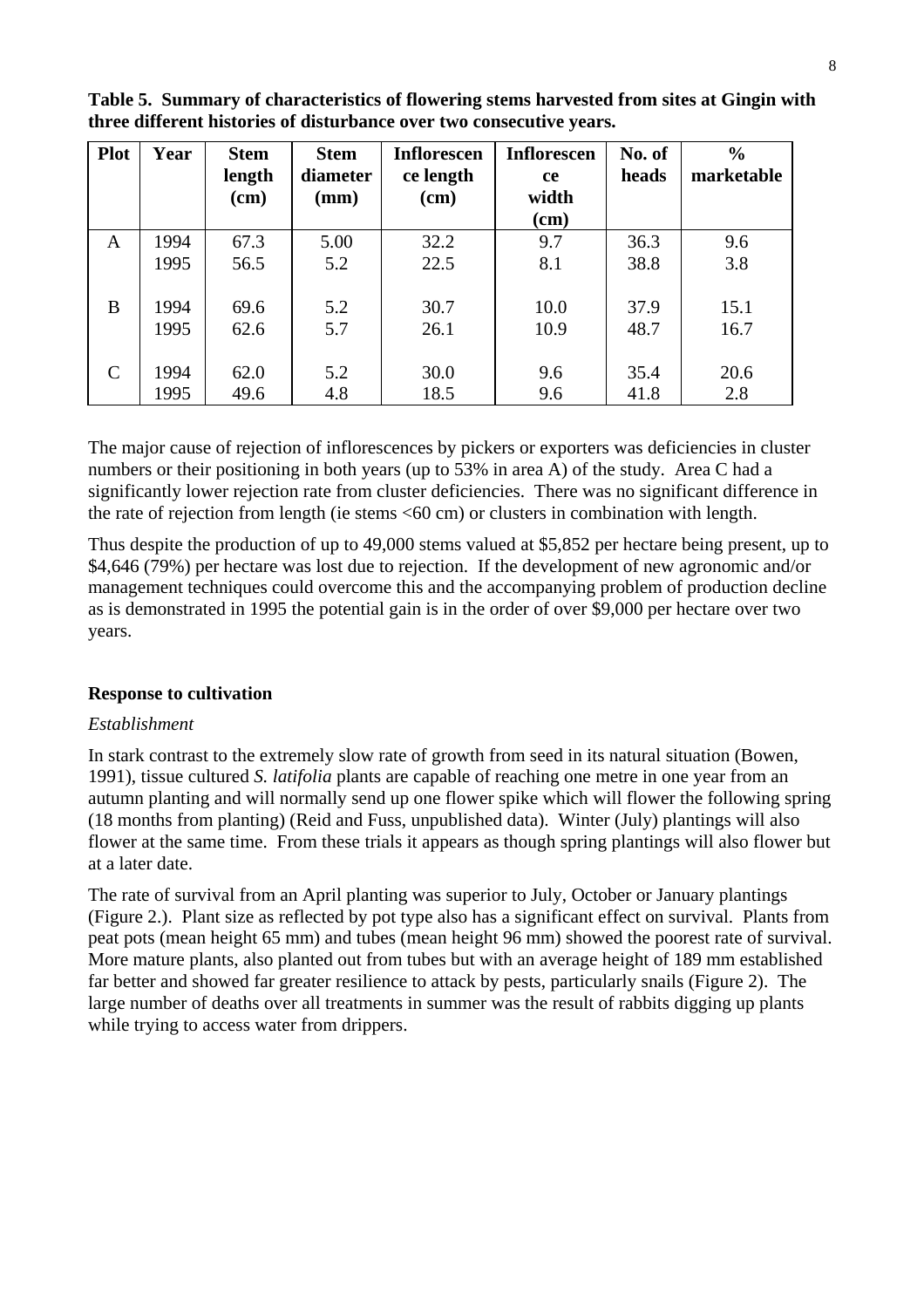

## **Figure 2. Percentage survival of** *S. latifolia* **planted out at four times of the year from three pot types.**

## *Pruning*

The effect of pruning on *S. latifolia* was examined by Reid and Fuss on plants in a managed stand of regrowth (Table 3). Shoot lengths one year from pruning from plants cut back to ground level were significantly greater at 19.3 cm compared with 5.5 cm for unpruned plants and 8.2 cm for plants pruned back to 50% of their foliage height. However the growth response from these clipping trials is somewhat less than that after a burn and it is evident from these that clipping alone cannot substitute for a burn.

Lamont and associates (unpublished) performed clipping trials where plants were pruned back to ground level at various times of the year and then assessed for flower production in the following year. Although some plants cut back in spring 1994 or January 1995 did flower in the following spring, the numbers of flowering stems per plant and their length were inferior. Even for those plants cut back 18 months earlier, stem length was generally less than 60 cm and the number of bisexual clusters insufficient to constitute a marketable stem.

## *Nutrition*

Despite the fact that *S. latifolia* is a proteaceous species, nutrition experiments have shown a clear response to fertiliser, especially phosphorus. Over a range of 0 to 120 mg phosphorus (applied as superphosphate) per kilogram of soil, growth peaked dramatically at 40 mg/kg. The results for nitrogen and potassium were less consistent over the experimental range but between 10 to 60 mg potassium (applied as potassium sulfate) /kg soil and 20 to 80 mg nitrogen (applied as ammonium nitrate) /kg soil, growth was greater than that of the control plants.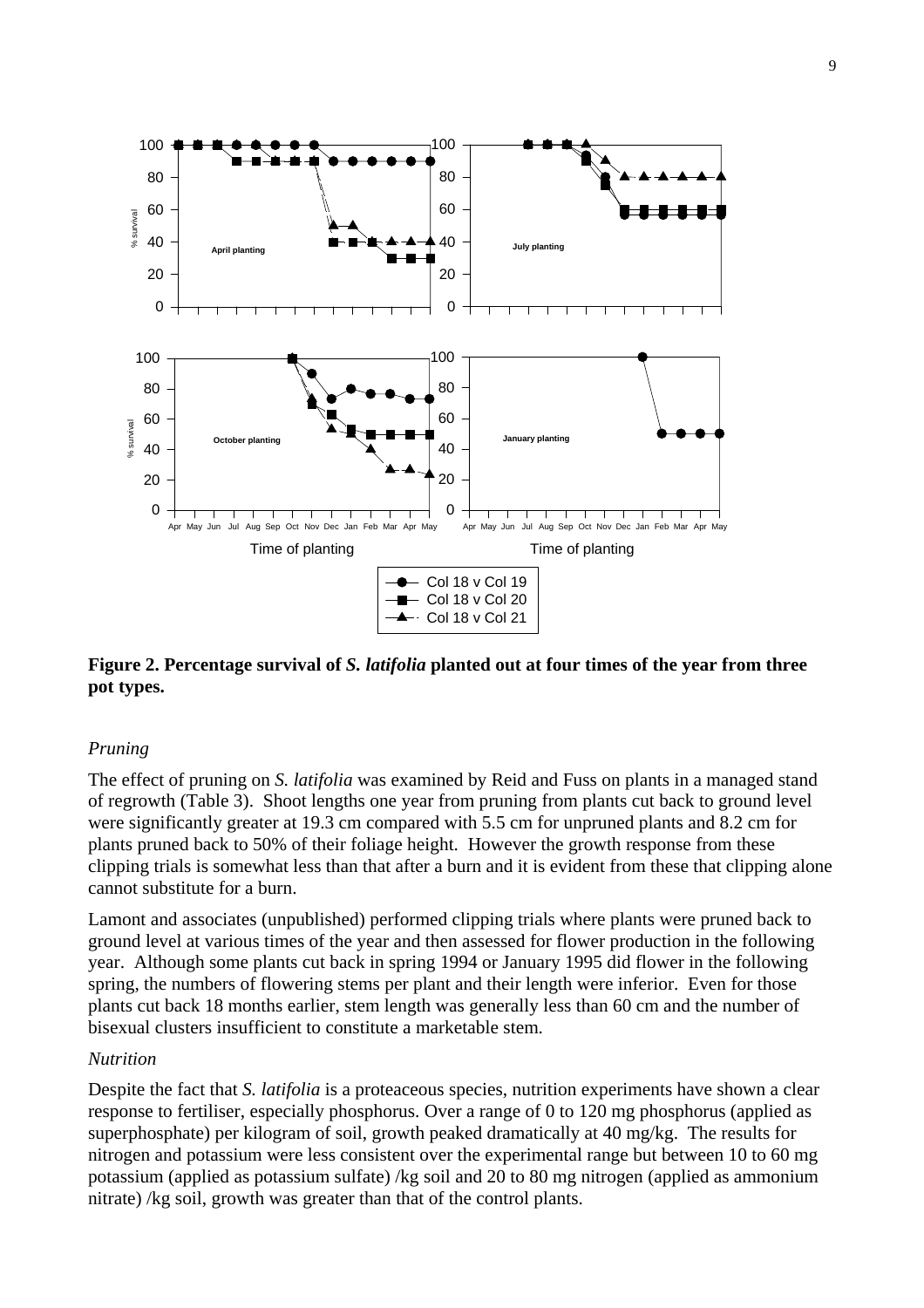## **The future**

For *Stirlingia* to become a profitable crop, several things must happen. Pinching methods to encourage branching at an early age would be desirable, to increase the number of stems per plant in the first and subsequent years of flowering. Limited trials to date indicate that it is possible to obtain more stems in the first year without sacrificing marketability. Early branching would also provide added stability to the plants which tend to topple easily under the weight of only a single flowering stem.

Selection work in the field has shown that a number of pure bud colours exist in *S. latifolia*. Thus the current market for the species in bud could be expanded by the use of single colour lines such as yellow, orange and red. Bicolour buds with combinations of yellow, orange and red might also provide variety and interest.



Orange, red and yellow forms of *Stirlingia latifolia,* photographed at late bud stage. Photo: WA Department of Agriculture

Whilst much of the work reported in this paper is of a biological or ecological nature, it is obvious from the foregoing account, that this species should have a high priority for research of a horticultural nature, especially in terms of how best to optimise production of good flowering populations in natural stands or in cultivation.

## **References**

Bowen, B. J., 1991. Fire response within the family Proteaceae: A comparison of plants displaying the seeder and resprouter mode of recovery: PhD thesis, Univ. West. Aust., Perth.

Bowen, B. J. and Pate, J. S., 1991. Adaptations of S.W. Australian Members of the Proteaceae: Allocation of Resources During Early Growth. Proceedings of the International Protea Associations Sixth Biennial Conference. 6: 289-301.

Bowen, B. J. and Pate, J. S., 1993. The significance of root starch in post-fire shoot recovery of the resprouter *Stirlingia latifolia* R. Br. (Proteaceae): Annals of Botany, 65:585-601.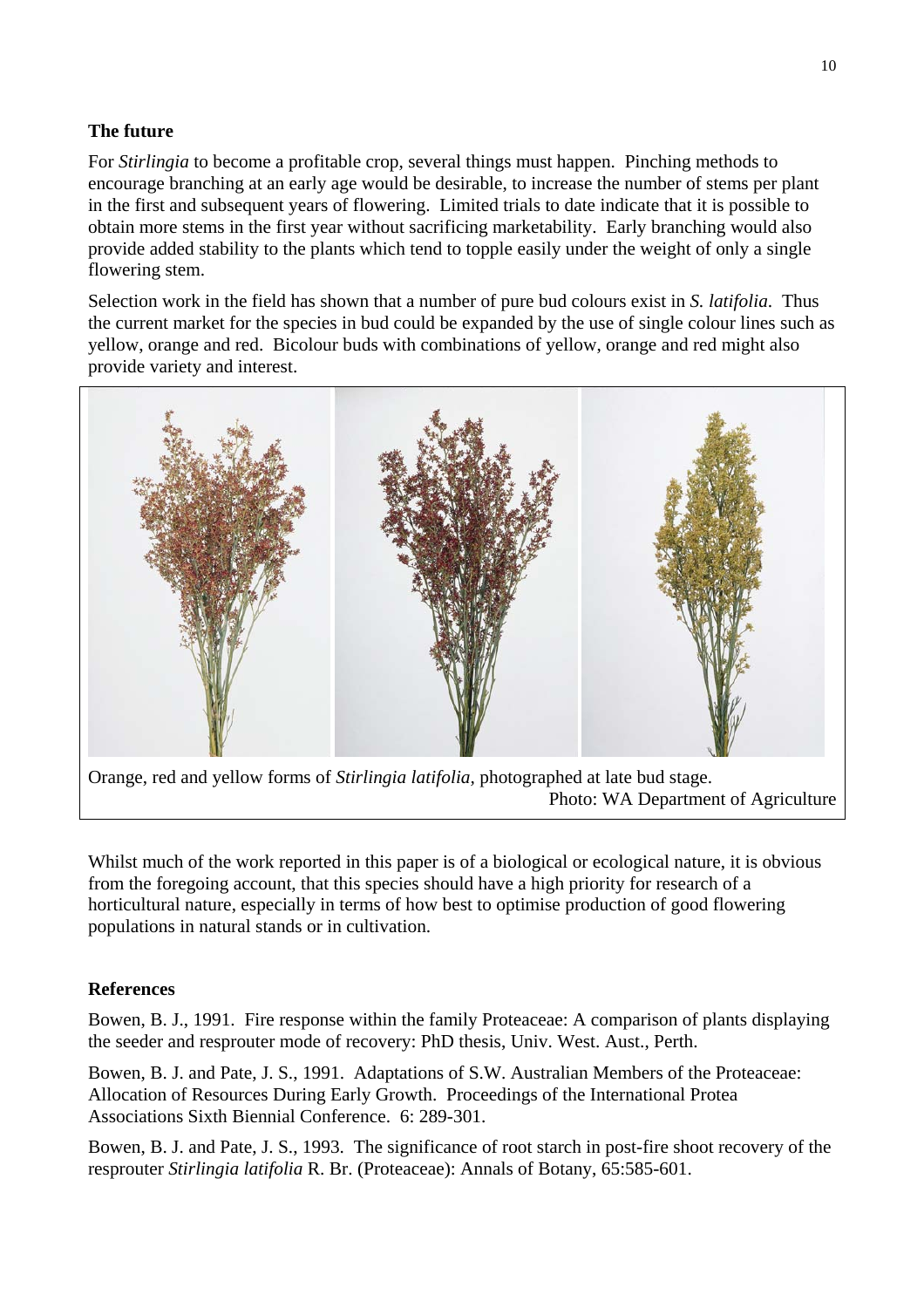Bell, D. T., Hopkins, A. J. M. and Pate, J. S., 1984. Fire in the kwongan: *In* Kwongan: Plant Life of the Sandplain. Eds. J. S. Pate and J. S. Beard, 178-204, University of Western Australia Press, Nedlands.

Bell, D. T., Plummer, J. A. and Taylor S. K., 1993. Seed germination ecology in southwestern Australia. Botanical Review 59: 24-73.

Burgman M. A. and Hopper, S. D., 1982. The Western Australian wildflower industry. Department of Fisheries and Wildlife of Western Australia, Report 53.

Dodd, J., Heddle, E. M., Pate, J. S. and Dixon, K. W., 1984. Rooting patterns of sandplain plants and their functional significance. *In*, Kwongan: Plant Life of the Sandplain. Eds. J.S. Pate and J.S. Beard, University of Western Australia Press, Nedlands.

George, A. S., 1984. An Introduction to the Proteaceae of Western Australia. Kangaroo Press, Australia.

Lamont, B. B., Witkowski, E. T. F. and Enright, N. J., 1993. Post-fire microsites: safe for seeds, unsafe for seedlings. Ecology, 74: 501-512.

Ladd, P. G. and Wooller, S. J., 1996. Explaining variation in pollination and seed set in an andromonoecious genus of the proteaceae. Paper presented at the 7th International Pollination Symposium, Lethbridge, Canada in June 1996.

Pate, J. S., Froend, R. H., Bowen, B. J., Hansen, A. and Kuo, J., 1990. Seedling growth and storage characteristics of seeder and resprouter species of mediterranean-type ecosystems of S.W. Australia. Annals of Botany, 65: 585-601.

Recher, H. F. and Christensen, P. E., 1981. Fire and the evolution of the Australian biota: *In* Ecological Biogeography of Australia. Ed. A. Keast, 137-162, Dr W. Junk Publishers, The Hague, Boston, London.

Stock, W. D. and Lewis, O. A. M., 1986, Soil nitrogen and the role of fires as a mineralizing agent in a South African coastal fynbos ecosystem: Journal of Ecology, 74: 317-328.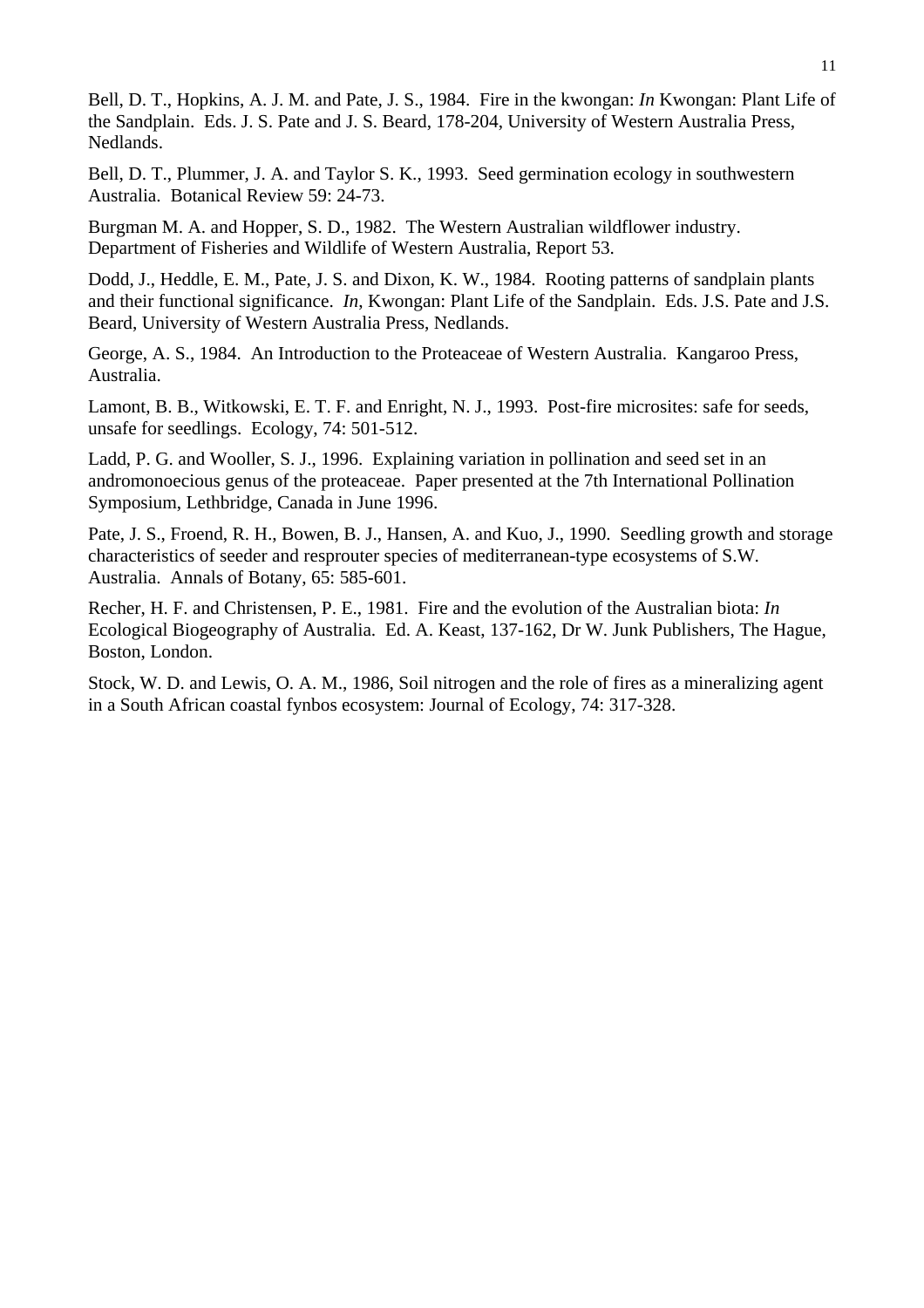## **B. Propagation of** *Stirlingia latifolia***.**

*Mr Eric Bunn, Kings Park and Botanic Gardens, Perth, WA* 

#### **Introduction**

This report details progress made in defining the best propagation method for producing clonal plants of *Stirlingia latifolia*. The aim was to test conventional cuttings against *in vitro* produced plants and produce some basic morphological data to help formulate a better understanding of growth, particularly with regard to root production in the early stages of propagule development.

#### **Materials and methods**

Cuttings were taken from plants regenerating after a fire, giving the best available cutting material. Earlier trials with material from unburnt plants did not produce any rooted cuttings. *In vitro* plants were either rooted *in vitro* then acclimatised and transplanted to soil or transferred to soil as unrooted plantlets. Auxin containing gel was used to stimulate rooting in cuttings and unrooted *in vitro* plantlets. *In vitro* rooted plants were induced to form roots on a standard rooting medium. All propagules were placed in a standardised potting mixture and humidity controlled during the first two to three weeks using vented plastic canopies. After propagules were seen to be rooting canopies could be removed. Number and length of roots, fresh and dry weights of whole plants, shoots and roots of all propagules were taken after 7 weeks. Data was analysed using a statistical program.

## **Results**

Cuttings began as larger propagules than *in vitro* propagules, hence fresh and dry top weights were much higher at the end of the experiment. Dry weights tops of *in vitro* rooted and unrooted plantlets were approximately the same (Figure 1). The number of roots per plantlet was higher with starting material of unrooted *in vitro* microshoots (*extra vitrum*) than either *in vitro* rooted shoots or standard cuttings (Figure 2). The average lengths of roots per plantlet was also highest in starting material of unrooted microshoots than for cuttings or *in vitro* rooted plants (Figure 3). The dry weights of roots of plants of cuttings and unrooted *in vitro* shoots as starting material are similar, but the dry weight of roots of *in vitro* rooted shoots is highest although highly variable (Figure 4). Root induction of cuttings varied from a best of 25 - 64 %, while 100% of unrooted *in vitro* shoots produced roots after auxin treatment. Over 80% of *in vitro* shoots initiated roots on root induction medium.



**Figure 1.** Dry weight of shoots per established propagule from cuttings (C2), *extra vitrum* rooted microshoots (EV) and *in vitro* rooted shoots (IV) of *Stirlingia latifolia*.

Y axis indicates the dry mass in mg of shoots per propagule. Standard errors of means are indicated.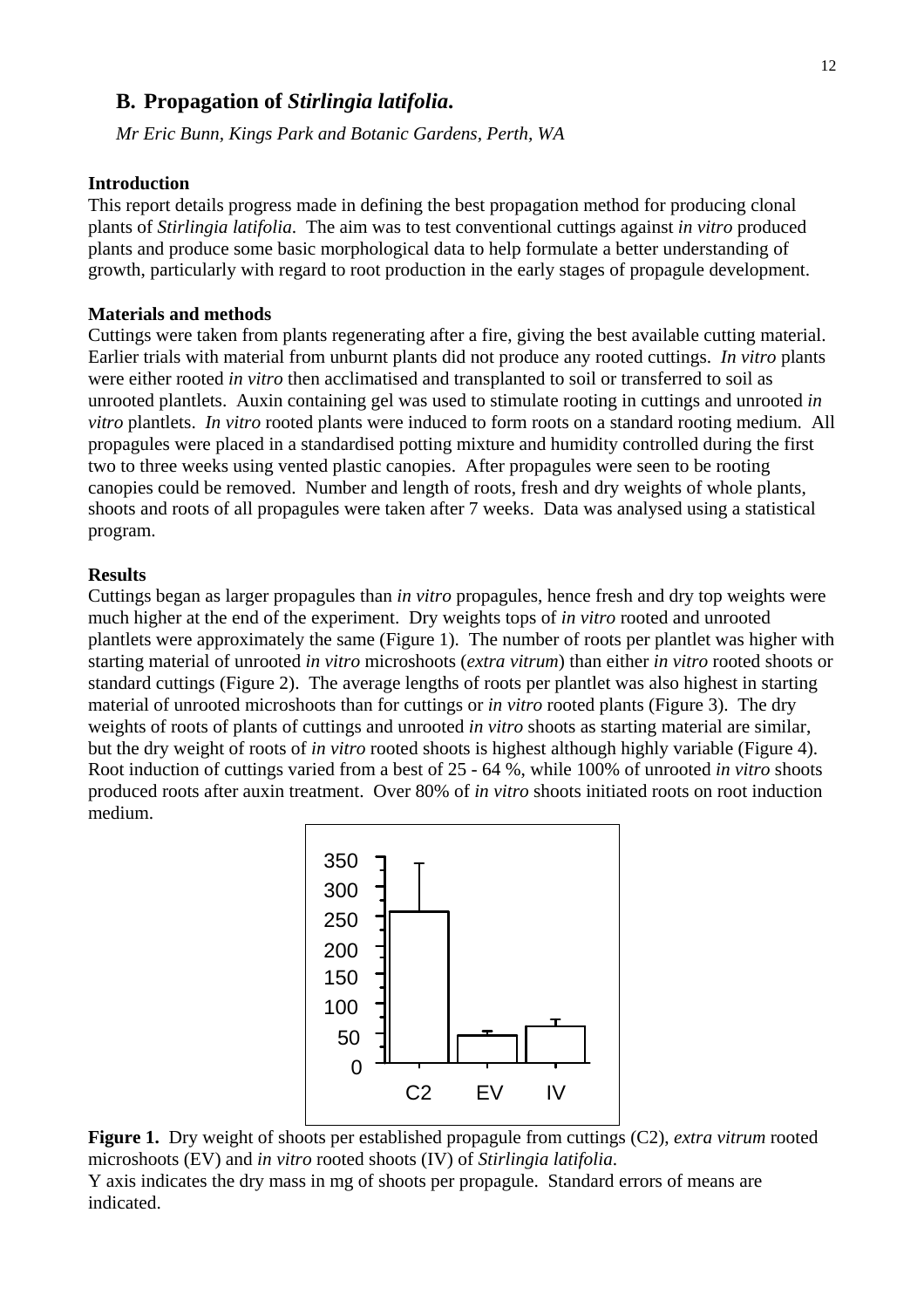

**Figure 2.** Number of roots per established propagule from cuttings (C2), *extra vitrum* rooted microshoots (EV) and *in vitro* rooted shoots (IV) of *Stirlingia latifolia*. Y axis indicates the number of roots per propagule. Standard errors of means are indicated.



**Figure 3.** Length of roots per established propagule from cuttings (C2), *extra vitrum* rooted microshoots (EV) and *in vitro* rooted shoots (IV) of *Stirlingia latifolia*.

Y axis indicates the mean length in mm of roots per propagule. Standard errors of means are indicated.